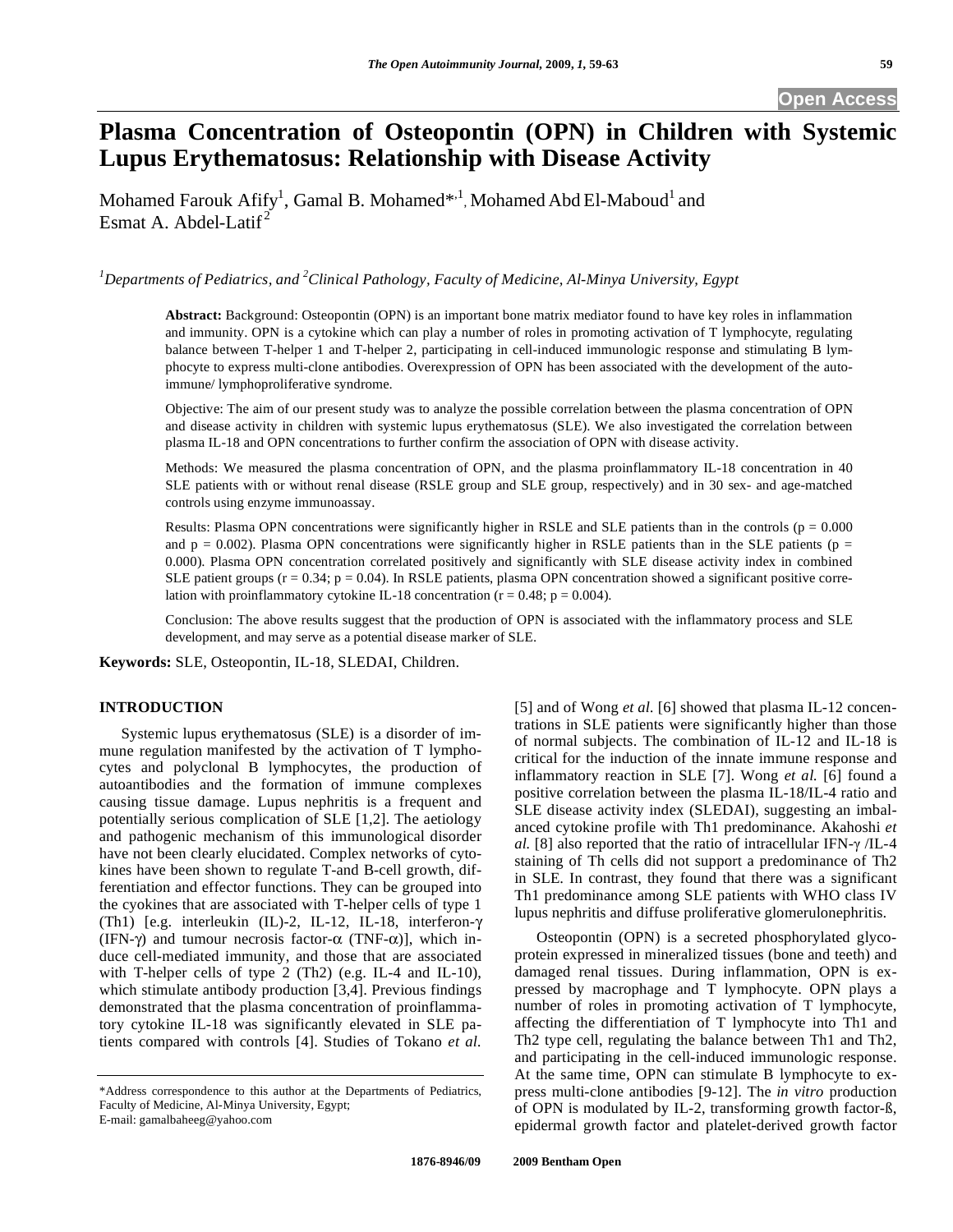[11]. Among multiple receptors for OPN, CD44 is the most characterized receptor that appears to mediate the cell chemotaxis and attachment [13,14]. OPN plays various biological roles for host defence, bone formation, osteoclast activation and wound healing [15]. Its cytokine activities include the stimulation of macrophage and T-cell migration [12,16], protection against herpes viruses and bacterial infections through the activation of the Th1 response, and induction of Th1-cell-mediated autoimmunity [12].

 Increased plasma concentration, protein expression and local production of OPN have been observed in sepsis [17], metastasis [18], multiple sclerosis [19], autoimmune/lympho-proliferative syndrome [20], renal tissue of SLE patients [21], and rheumatoid joints of patients with rheumatoid arthritis [22]. However, the circulating level of OPN in SLE patients and its correlation with disease severity has not been well defined. Therefore, the aim of our present study was to estimate plasma concentrations of OPN and IL-18 in children with SLE, and to analyze the possible correlation between the plasma concentration of OPN and disease activity in children with SLE with or without renal disease. We also investigated the correlation between plasma IL-18 and OPN concentrations to further confirm the association of OPN with disease activity.

#### **SUBJECTS AND METHODS**

 Forty SLE patients were recruited from the Pediatric Outpatient Clinic of Suzan Moubarak Hospital of Al-Minya University and from the Rheumatology Out-patient Clinic of Al-Minya University Hospital over a period of 2 years from the first of August 2006 to the end of July 2008. Children were considered eligible for inclusion in the analysis if they fulfilled the following criteria: (1) American College of Rheumatology (ACR) criteria for the diagnosis of SLE [23]; (2) age  $\leq 16$  years at the time of diagnosis of SLE. Disease activity of SLE was evaluated with the SLEDAI [24]. The SLE patients were divided into two groups: 20 SLE patients with renal disease characterized by continuous proteinuria over 0.5 g/24 h [23] (RSLE group) and 20 SLE patients without renal disease (SLE group). The study included as well 30 age- and sex- matched healthy children comprised the control group. Five ml of venous peripheral blood was collected from each patient and control subject. Informed consent was obtained from all participants. Concentrations of OPN and IL-18 in plasma were measured by enzyme immunoassay using reagent kits from Assay Designs (MI, USA) and BioSource (CA, USA) respectively.

## **STATISTICAL METHODS**

 After collection of data, they were added and entered into a personal computer. Analysis of the data was done using SPSS, version 13. The following statistical tests were used:

- 1. Mean and standard deviation (SD) to describe quantitative data.
- 2. Student t test was used to compare between two groups as regards parametric data.
- 3. Pearson correlation was used to correlate two quantitative variables.

For all tests, a probability (p) of less than 0.05 was considered significant.

## **RESULTS**

## **SLE Patients and Control Subjects**

 The sex, age, duration of diagnosis, SLEDAI score and drug treatment of the study groups are summarized in Table **1**. The disease activity of SLE patients was evaluated by their clinical parameters; the proportions of the RSLE group and SLE group with active disease were 85% and 45%, respectively.

## **Table 1. Characteristics of RSLE Patients, SLE Patients and Controls**

|                                                 | <b>RSLE</b>    | <b>SLE</b>     | <b>Controls</b> |
|-------------------------------------------------|----------------|----------------|-----------------|
|                                                 | $(n = 20)$     | $(n = 20)$     | $(n = 30)$      |
| Sex (female/male)                               | 19/1           | 18/2           | 27/3            |
| Age (years):                                    |                |                |                 |
| Range                                           | $7 - 15$       | $8 - 15$       | $7 - 14$        |
| $Mean \pm SD$                                   | $10.7 \pm 2.5$ | $11.6 \pm 2.7$ | $11.3 \pm 2.2$  |
| Duration of diagnosis (years):                  |                |                |                 |
| Range                                           | $1 - 8$        | $1 - 7$        | NA              |
| Mean $\pm$ SD                                   | $4.1 \pm 2.5$  | $3.9 \pm 2.5$  |                 |
| <b>SLEDAI</b> score:                            |                |                |                 |
| Range                                           | $2 - 16$       | $0-6$          | NA              |
| Mean $\pm$ SD                                   | $7\pm4$        | $3+2$          |                 |
| Patients treated with prednisolone, n (%)       | 18 (90%)       | 13 (65%)       | NA              |
| Patients treated with hydroxychloroquine, n (%) | 8(40%)         | 11 (55%)       | NA              |
| Patients treated with azathioprine, n (%)       | $10(50\%)$     | 2(10%)         | NA              |

NA, not applicable.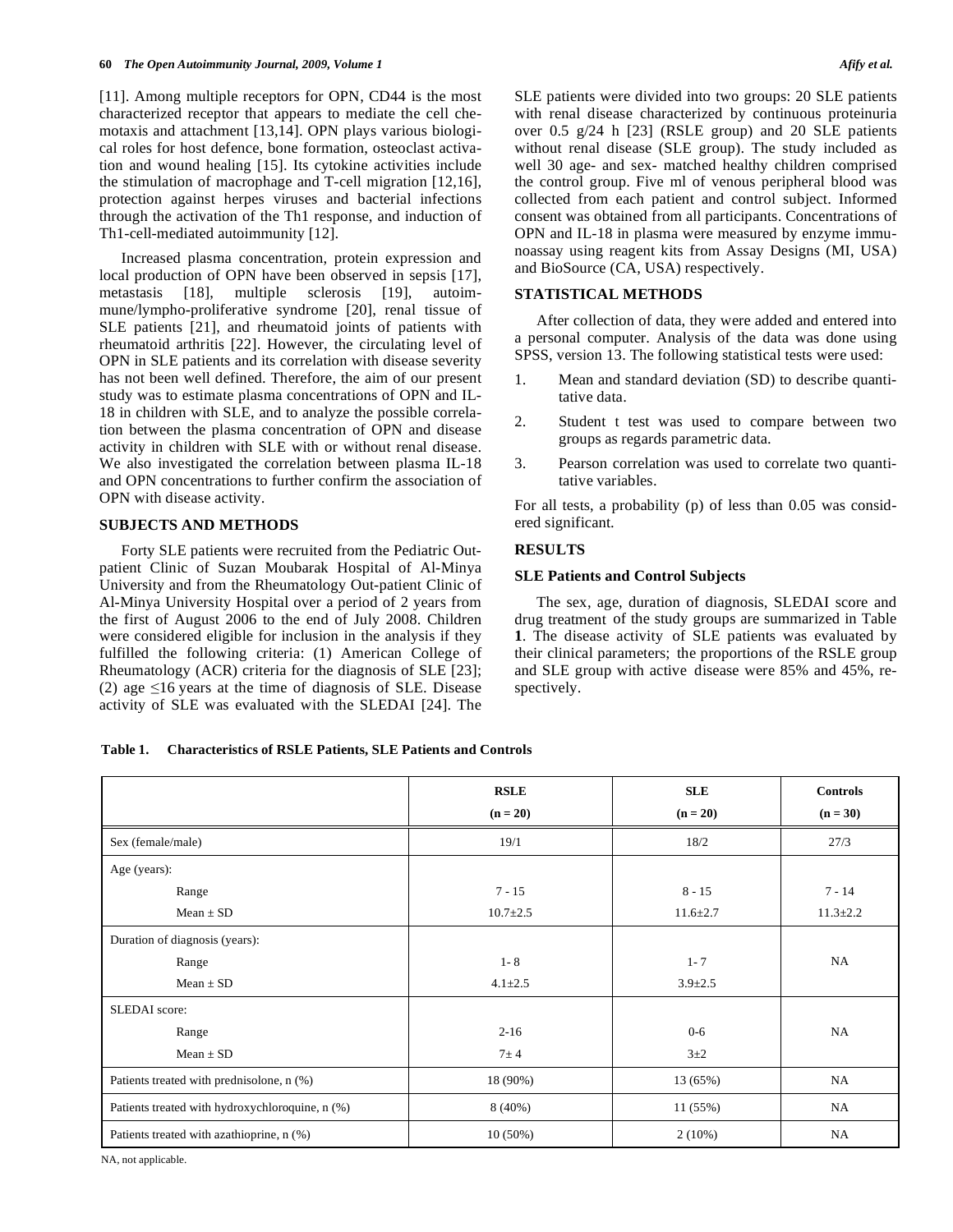|                                                            | Plasma OPN (pg/ml)                       |          | Plasma IL-18 $(pg/ml)$                    |          |
|------------------------------------------------------------|------------------------------------------|----------|-------------------------------------------|----------|
|                                                            | $Mean \pm SD$                            | p-value  | $Mean \pm SD$                             | p-value  |
| RSLE patients $(n = 20)$<br>$\nu s$<br>Controls $(n = 30)$ | $611 \pm 104$<br>$\nu s$<br>$308 + 97$   | $0.000*$ | $211 \pm 103$<br>$\nu s$<br>$121 \pm 77$  | $0.001*$ |
| SLE patients $(n = 20)$<br>vs<br>Controls $(n = 30)$       | $403 \pm 99$<br>$\nu s$<br>$308 + 97$    | $0.002*$ | $201 \pm 106$<br>$\nu s$<br>$121 \pm 77$  | $0.003*$ |
| RSLE patients $(n = 20)$<br>νs<br>SLE patients $(n = 20)$  | $611 \pm 104$<br>$\nu s$<br>$403 \pm 99$ | $0.000*$ | $211 \pm 103$<br>$\nu s$<br>$201 \pm 106$ | 0.764    |

#### **Table 2. Plasma OPN and IL-18 Concentrations of RSLE Patients, SLE Patients and Controls**

\*p<0.05 is significant.

#### **Plasma Concentrations of OPN and IL-18**

 Plasma OPN and IL-18 concentrations were significantly higher in RSLE and SLE patients than in controls. Plasma OPN concentrations were significantly higher in RSLE patients than in the SLE patients. On the other hand, there was no significant difference in IL-18 concentrations between RSLE and SLE patients (Table **2**). Table **3** shows that there was a significant positive correlation between OPN concentration and SLEDAI score in combined SLE patient groups. Plasma IL-18 concentration was also found to correlate positively with SLEDAI in combined SLE patient groups and in both groups with or without renal disease. In addition, IL-18 showed a significant and positive correlation with OPN in RSLE patients (Table **4**). Significant positive correlation was found between OPN concentration and 24 hour urinary protein in RSLE patients (r=0.461; p=0.003). Also there was a significant positive correlation between IL-18 concentration and 24 hour urinary protein in RSLE patients (r=0.370;  $p=0.02$ ).

## **DISCUSSION**

 Previous studies have suggested that changes in Th1 and Th2 cytokines might be involved in the pathogenesis of autoimmune diseases [3]. SLE has been postulated to be an autoantibody-, immune complex- and Th2 cytokinemediated disease [25]. However, previous studies have reported different results for the correlation of the Th1/Th2 ratio with SLE disease activity. An *in vitro* study showed a positive and significant correlation of the ratio with SLEDAI using *in vitro*-stimulated peripheral blood mononuclear cells [3], while another reported a negative correlation of the ratio between IFN- $\gamma$ /IL-10-secreting cells and disease activity by enzyme-linked immunospot analysis of freshly isolated peripheral blood mononuclear cells [26]. Animal experiments

| Table 3. Correlations of Plasma OPN and IL-18 Concentrations with SLEDAI in SLE Patients and RSLE Patients |  |  |  |  |  |
|------------------------------------------------------------------------------------------------------------|--|--|--|--|--|
|------------------------------------------------------------------------------------------------------------|--|--|--|--|--|

| Variable     | $\mathbf{r}$ | p       |
|--------------|--------------|---------|
| OPN:         |              |         |
| <b>SLE</b>   | 0.038        | 0.83    |
| <b>RSLE</b>  | 0.12         | 0.48    |
| $SLE + RSLE$ | 0.34         | $0.04*$ |
| $IL-18$ :    |              |         |
| <b>SLE</b>   | 0.39         | $0.02*$ |
| RSLE         | 0.35         | $0.04*$ |
| $SLE + RSLE$ | 0.36         | $0.03*$ |

\*p<0.05 is significant.

## **Table 4. Correlations of Plasma Concentrations of OPN with IL-18 in SLE Patients and RSLE Patients**

| <b>SLE</b>   | 0.07 | 0.68     |
|--------------|------|----------|
| <b>RSLE</b>  | 0.48 | $0.004*$ |
| $SLE + RSLE$ | 0.12 | 0.50     |

\*p<0.05 is significant.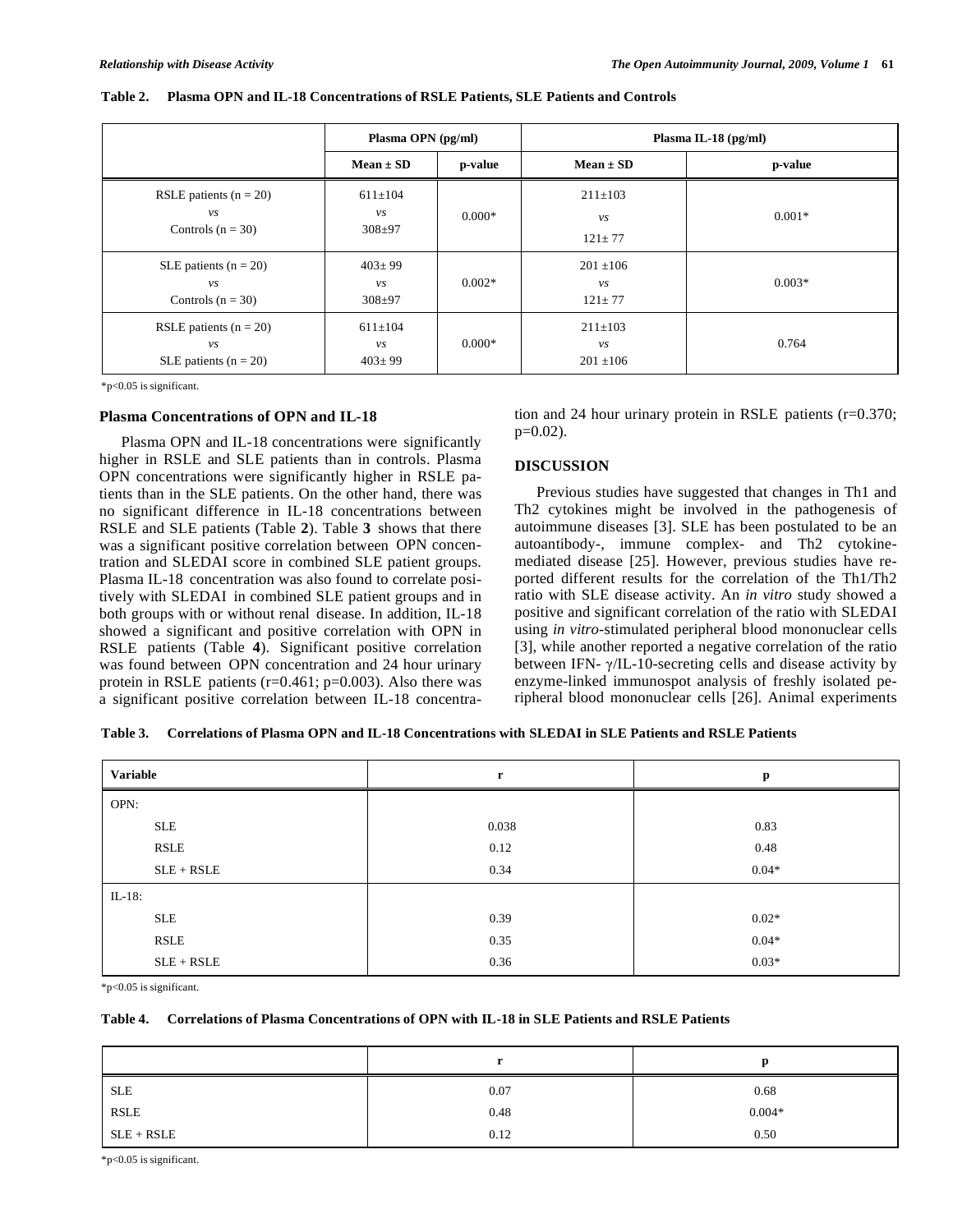using autoimmune mice found that the ratio of Th1/Th2 cytokine mRNA expression of IL-2 and IL-4, IFN- $\gamma$  and IL-10 in polymorphonuclear neutrophils and peripheral blood mononuclear cells exhibited a reciprocal relationship with disease severity [27]. However, several clinical studies have indicated that elevation in Th1 cytokines, including IL-12 [5], TNF- $\alpha$  [28], and IFN- $\gamma$  [29], can mediate the inflammatory processes that lead to irreversible organ damage, such as renal failure in SLE [30]. The proinflammatory cytokine TNF- $\alpha$  was found to remain elevated throughout the course of disease [31], suggesting it has a significant role in the inflammatory process [30]. Previous studies have also demonstrated that elevated production of inflammatory mediators such as IL-18, nitric oxide, soluble thrombomodulin and soluble vascular cell adhesion molecule-1 is associated with renal disease in SLE patients, and the elevation of IL-18 was correlated with disease activity in SLE patients with renal impairment [32,33]. Altogether, these results suggest that Th1 predominance is important in SLE disease development.

 OPN is one type of functional proteins in the extracellular matrix, which is characterized by a series of biological functions including cell adhesion, cytokine expression, cell migration, signal transduction, regulation of immunologic activity, and inhibition of cellular apoptosis. As a member of Th1 cytokines, OPN participates in inflammatory and immunologic reaction [17-22]. In this study we investigated the circulating level of OPN and its correlation with plasma IL-18 concentration and SLE disease activity.

 The results of our present study indicate that the plasma concentration of cytokine OPN was significantly increased in SLE patients compared with controls, and correlated positively with SLEDAI. Similar finding was observed by Wong *et al.* [34] in adult patients with SLE. In addition, our results revealed that the plasma OPN concentration showed a significant positive correlation with proinflammatory cytokine IL-18 concentration in RSLE patients. Li *et al.* [35] also found that OPN and its mRNA expression are increased in peripheral blood mononuclear cells of SLE patients, while more obvious findings exist in lymphocyte too. Iizuka *et al.* [36] observed that over expression of OPN leads to enhanced B cell which causes increased anti-ds-DNA antibodies. The remarkably strong correlation between OPN and IL-18 in RSLE patients is interesting, especially since the RSLE patients were more medicated than the SLE group. There could be several possible reasons for this but the absence of such a correlation in the SLE group may suggest that cells in the kidney are either producing both cytokines or have an inductive relationship. In conjunction with the inflammatory activities of IL-18, such as the induction of Th1 cytokine IFN and activation of T cells, natural killer cells and cytotoxic T lymphocytes [37], OPN can enhance the Th1-mediated inflammatory process, activation of natural killer and T cells, and macrophage migration in the exacerbation of SLE. Acting together with other proinflammatory cytokines, including IL-1 and TNF- $\alpha$ , OPN may be an important cytokine for initiating and perpetuating the Th1 immune response and renal derangement in SLE. The reported data showed that the change of OPN serum level is related to the activity of SLE, degree of renal damage and course of the disease itself [38]. In fact, OPN has been shown, at least partly, to account for SLE nephritis, probably through the predominance of the Thl-type response in both peripheral and renal tissues [21].

## **CONCLUSION**

 This study has provided new evidence for the association of the production of OPN with SLE disease development and renal derangement. In view of the above results, OPN may also act as a potential disease marker for the monitoring of SLE disease severity and therapeutic efficacy.

## **REFERENCES**

- [1] Kotzin BL. Systemic lupus erythematosus. Cell 1996; 85:303–6.
- [2] Niadet P, Salmon R. Systemic Lupus Erythematosus. In: Avner ED, Harmon WE, Niadet P, Eds. Pediatric Nephrology. 5th ed. Philadelphia: Lippincott Williams & Wilkins 2004; pp. 865-88.
- [3] Viallard JF, Pellegrin JL, Ranchin V. Th1 (IL-2, interferon-gamma (IFN-gamma)) and Th2 (IL-10, IL-4) cytokine production by peripheral blood mononuclear cells (PBMC) from patients with systemic lupus erythematosus (SLE). Clin Exp Immunol 1999; 115: 189-95.
- [4] Wong CK, Li EK, Lam CW. Elevation of plasma interleukin-18 concentration is correlated with disease activity in systemic lupus erythematosus. Rheumatology 2000; 39: 1078-81.
- [5] Tokano Y, Morimoto S, Kaneko H. Levels of IL-12 in the sera of patients with systemic lupus erythematosus (SLE)–relation to Th1 and Th2-derived cytokines. Clin Exp Immunol 1999; 116: 169-73.
- [6] Wong CK, Ho CY, Lam CW. Elevation of proinflammatory cytokine (IL-18, IL-17, IL-12) and Th2 cytokine (IL-4) concentrations in patients with systemic lupus erythematosus. Lupus 2000; 9: 589- 93.
- [7] Dinarello CA. Role of pro- and anti-inflammatory cytokines during inflammation: experimental and clinical findings. J Biol Regul Homeost Agents 1997; 11: 91-103.
- [8] Akahoshi M, Nakashima H, Tanaka Y. Th1/Th2 balance of peripheral T helper cells in systemic lupus erythematosus. Arthritis Rheum 1999; 42: 1644-8.
- [9] Chabas D, Baranzini SE, Mitchell D. The influence of the proinflammatory cytokine, osteopontin on autoimmune demyelinating disease. Science 2001; 294: 1731-5.
- [10] Giachelli CM, Steitz S. Osteopontin: a versatile regulator of inflammation and biomineralization. Matrix Biol 2000; 19: 615-22.
- [11] Wang KX, Denhardt DT. Osteopontin: role in immune regulation and stress responses. Cytokine Growth Factor Rev 2008 ; 19(5-6): 333-45.
- [12] Stromnes IM, Goverman JM. Osteopontin-induced survival of T cells. Nat Immunol 2007; 8(1): 19-20.
- [13] Weber GF, Ashkar S, Cantor H. Receptor-ligand interaction between CD44 and osteopontin (Eta-1). Science 1996; 271: 509-12.
- [14] Yokosaki Y, Higashikawa F. Osteopontin receptors and signal transduction. Nippon Rinsho 2005; 63(Suppl 10): 613-7.
- [15] Liaw L, Birk DE, Hogan BL. Altered wound healing in mice lacking a functional osteopontin gene (spp1). J Clin Invest 1998; 101: 1468-78.
- [16] Cao Z, Dai J, Guo Y. A novel functional motif of osteopontin for human lymphocyte migration and survival. Mol Immunol 2008; 45(14): 3683-92.
- [17] Sato I, Yamamoto N, Uede T. Osteopontin is dispensable for protection against systemic infection. Int Immunopharmacol 2008; 8(10): 1441-8.
- [18] Qin LX, Tang ZY. Recent progress in predictive biomarkers for metastatic recurrence of human hepatocellular carcinoma: a review of the literature. J Cancer Res Clin Oncol 2004; 130: 497-513.
- [19] Altintas A, Saruhan-Direskeneli G, Purisa S. The role of osteopontin: a shared pathway in the pathogenesis of multiple sclerosis and osteoporosis? J Neurol Sci 2009; 276(1-2): 41-4.
- [20] Chiocchetti A, Indelicato M, Bensi T. High levels of osteopontin associated with polymorphisms in its gene is a risk factor for development of autoimmunity/lymphoproliferation. Blood 2004; 103: 1376-82.
- [21] Tang S, Lui SL, Lai KM. Pathogenesis of lupus nephritis. Nephrology 2005; 10(2): 174-9.
- [22] Saeki Y. Osteopontin in Rrheumatoid Arthritis. Nippon Rinsho 2005; 63(Suppl 10): 627-31.
- [23] Hochberg MC. Updating the American College of Rheumatology revised criteria for the classification of systemic lupus erythematosus. Arthritis Rheum 1997; 40: 1725.